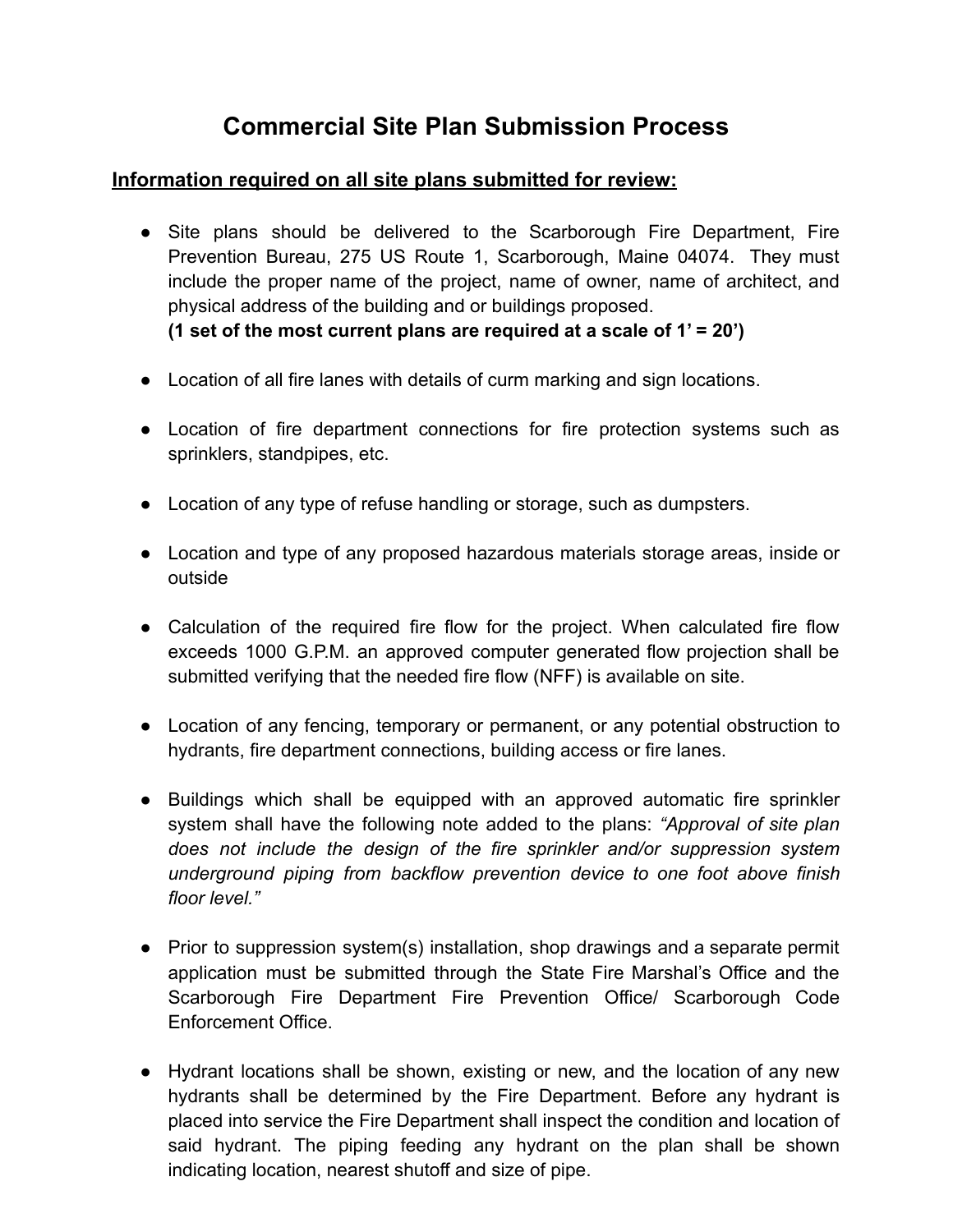## **Site Access & Fire Lanes**

- All access points to the building shall be shown on the plan. All vehicle entrances and exits to parking areas and building access shall be a minimum of 20 feet wide, and a minimum outside turn radius of 50 feet.
- Buildings exceeding 50,000 square feet in area on any floor shall have [Fire](https://resources.finalsite.net/images/v1634825301/scarboroughmaineorg/bvzpk2patkur6j77rhtz/306-Fire-Lanes-Established.pdf) [Lanes](https://resources.finalsite.net/images/v1634825301/scarboroughmaineorg/bvzpk2patkur6j77rhtz/306-Fire-Lanes-Established.pdf) around the entire perimeter of the building. When an automatic fire sprinkler system is installed per the Scarborough Fire Department [Sprinkler](https://resources.finalsite.net/images/v1634825301/scarboroughmaineorg/o0y20ib2w2yc63chvdmx/305-Sprinkler-System-Ordinance.pdf) [Ordinance](https://resources.finalsite.net/images/v1634825301/scarboroughmaineorg/o0y20ib2w2yc63chvdmx/305-Sprinkler-System-Ordinance.pdf), Fire Lanes are required on the two opposing longest sides of the building. Fire Lanes shall be within 30 feet of the building exterior wall.
- Buildings not exceeding 50,000 square feet in area on any floor shall have [Fire](https://resources.finalsite.net/images/v1634825301/scarboroughmaineorg/bvzpk2patkur6j77rhtz/306-Fire-Lanes-Established.pdf) [Lanes](https://resources.finalsite.net/images/v1634825301/scarboroughmaineorg/bvzpk2patkur6j77rhtz/306-Fire-Lanes-Established.pdf) on the two opposing longest sides of the building. When an automatic fire sprinkler system is installed per the Scarborough Fire Department [Sprinkler](https://resources.finalsite.net/images/v1634825301/scarboroughmaineorg/o0y20ib2w2yc63chvdmx/305-Sprinkler-System-Ordinance.pdf) [Ordinance](https://resources.finalsite.net/images/v1634825301/scarboroughmaineorg/o0y20ib2w2yc63chvdmx/305-Sprinkler-System-Ordinance.pdf), Fire Lanes are required on at least two adjacent sides of the building. Fire Lanes shall be within 30 feet of the building exterior wall.
- Non-sprinklered buildings not exceeding 5,000 square feet in area on any floor shall have Fire [Lanes](https://resources.finalsite.net/images/v1634825301/scarboroughmaineorg/bvzpk2patkur6j77rhtz/306-Fire-Lanes-Established.pdf) on at least two adjacent sides of the building. Fire Lanes shall be within 30 feet of the building exterior wall. All Health Care, Educational, or Hotel/Motel type buildings shall have Fire Lane access the entire perimeter of the building unless otherwise approved by the Fire Department. Fire Lanes shall be within 30 feet of the building exterior wall.
- All Residential Occupancies with 3 or more units that are 3 or more stories in height shall have Fire [Lane](https://resources.finalsite.net/images/v1634825301/scarboroughmaineorg/bvzpk2patkur6j77rhtz/306-Fire-Lanes-Established.pdf) access around the entire perimeter of the building unless otherwise approved by the Fire Department. Sprinkled 1 or 2 story residential occupancies with 3 or more units are required to have fire lands on the two opposing longest sides of the building unless otherwise approved by the Fire Department. Fire Lanes shall be within 30 feet of the building exterior wall.
- Dead end fire lanes shall be avoided. An approved turn around space shall be provided on all dead end fire lanes in excess of 150 feet in length.
- Minimum outside turn radius for us in the design of Fire Lanes and turn around spaces shall be 50 feet.
- Fire Lanes shall be constructed of an all weather surface capable of supporting fire fighting equipment. Asphalt, concrete, or paving blocks shall be provided unless otherwise approved by the Fire Department. Fire Lanes shall be designed to support a minimum of 70,000 lbs. vehicle loads and must be maintainable year-round.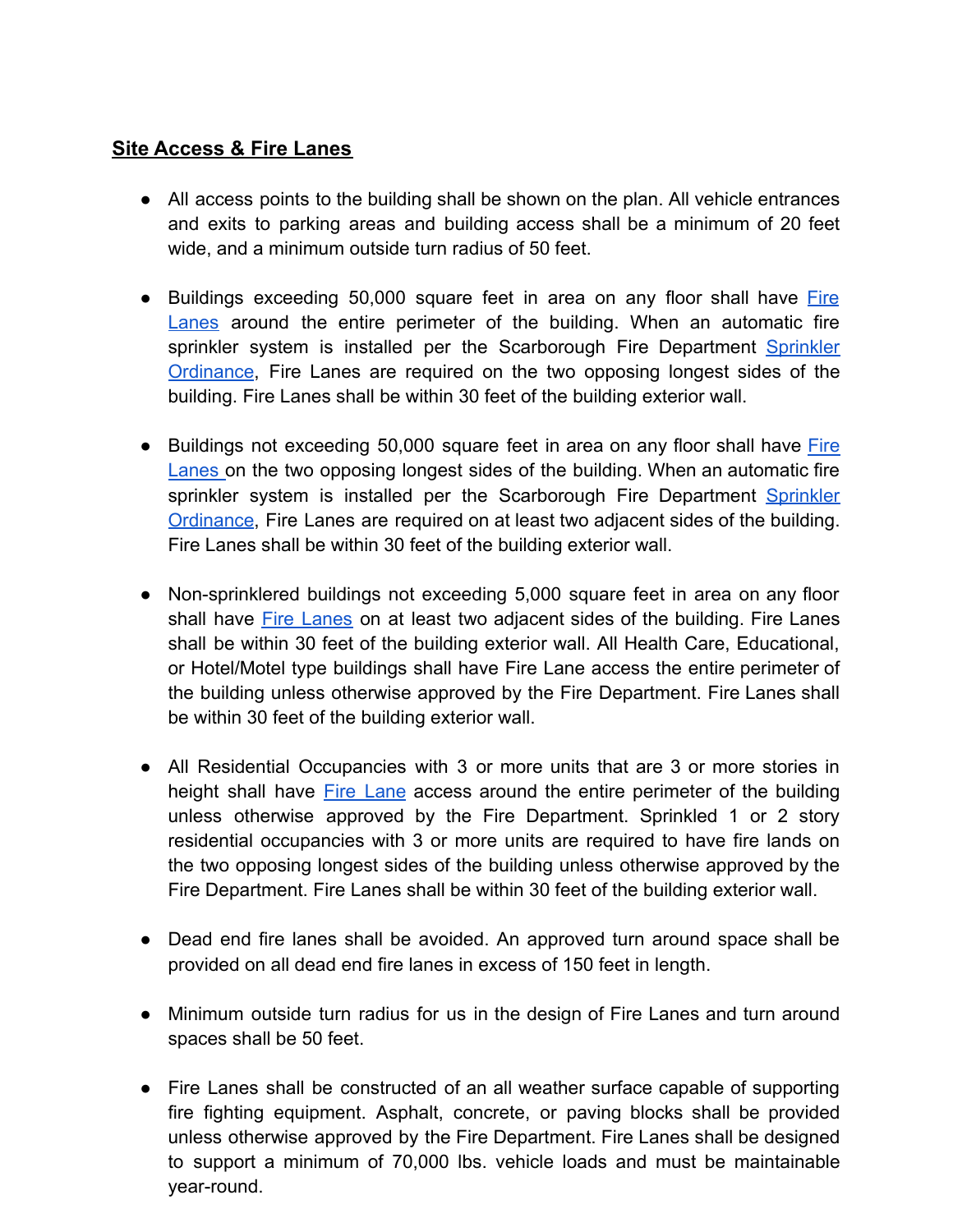- Minimum width of all Fire Lanes shall be 20 feet unless approved by the Fire Department.
- When fire or ambulance access is required to pass under a drive-thru type canopy, the minimum clear height under the canopy shall be 13 feet 6 inches.
- Fire Lane locations shall be determined by the placement of fire hydrants and connections to any fire protection systems located within the buildings as well as by the building design and site traffic flow characteristics.
- Fire Lane locations shall be clearly indicated on the submitted site plan. Yellow curb marking and approved signs, posted at 75' to 100' intervals and/or at all fire lane site specific locations, shall be the means to delineate fire lanes.
- **Sign Colors:** Red letters & borders, on a white reflective background.
- **Letters:** Two inch (2") "C" series

*Signs and markings to delineate fire lanes shall be provided by and installed by the owner or his/her agent prior to building occupancy*

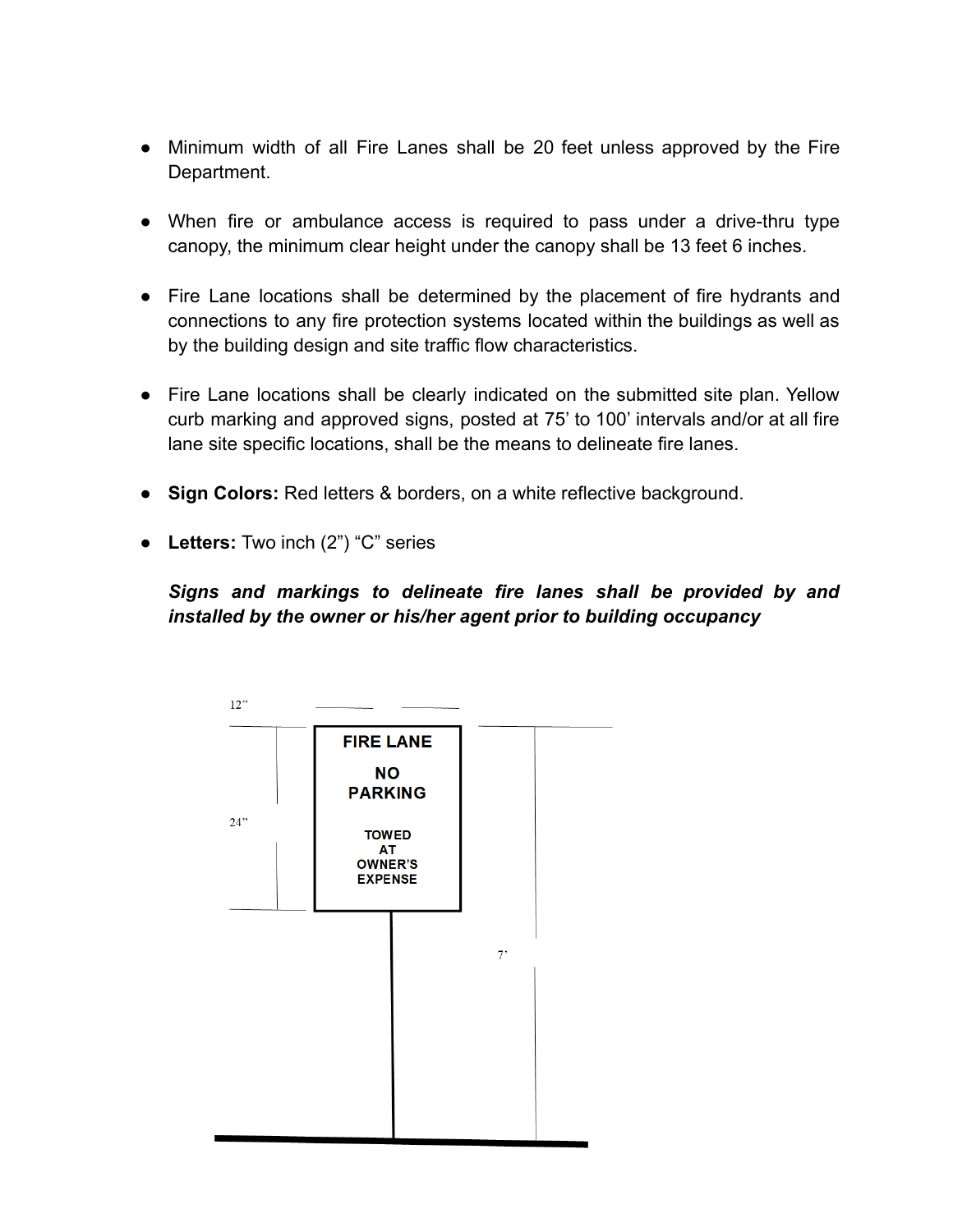#### **Fire Hydrants**

- Hydrant locations shall be clearly shown on the submitted site plan. Hydrant installation details shall be in accordance with the National Water Works Association and the local water utilities requirements.
- The number of hydrants shall be based on:
	- **○ Needed Fire Flow (NFF):** One hydrant shall be provided for each 1000pm, or fraction thereof, based on the calculated fire flow requirements. *(refer to NFPA 1142, water supplies for suburban and rural fire fighting)*
	- **○ Remote Location:** The first required (public) hydrant shall be located within 500 feet of the most remote exterior point of the building. Hose lay distance shall be measured along the natural and unobstructed path of travel. When a second hydrant is required based on the (NFF), it shall be located within 750 feet of the most remote exterior point of the building. Additional hydrants required shall be located within 1000 feet of the most remote exterior point of the building.
	- When the building is equipped throughout with an approved automatic fire sprinkler system the maximum hose lay distance may be increased to 600 feet. A second hydrant shall be required accessible to the site within 1500 feet of the most remote exterior point of the building.
- Private hydrant locations shall be approved by the fire department. The first private hydrant shall be located within 50 feet of the fire department sprinkler and or standpipe connection. Any additional private hydrants shall be located within 750 feet of the most remote exterior point of the building. *All private hydrants installed in the Town of Scarborough are required to have an annual maintenance contract in force at the owner's expense.*
- Hydrants and fire department connections to sprinkler systems shall remain clear and unobstructed by landscaping, parking, snow or any other objects.
- Hydrants and fire department connections to sprinkler systems shall be located where they are accessible from designated fire lanes or other routes as approved by the fire department official.
- Hydrants located on a road or street shall be located at least 7 feet, but not more than 8 feet behind the face of curb or edge of pavement when measured from the edge of pavement or driving surface, to the steamer port cap, unless approved by a fire department official. Placement of hydrants not on a road or street will be approved by the Fire Department prior to installation.